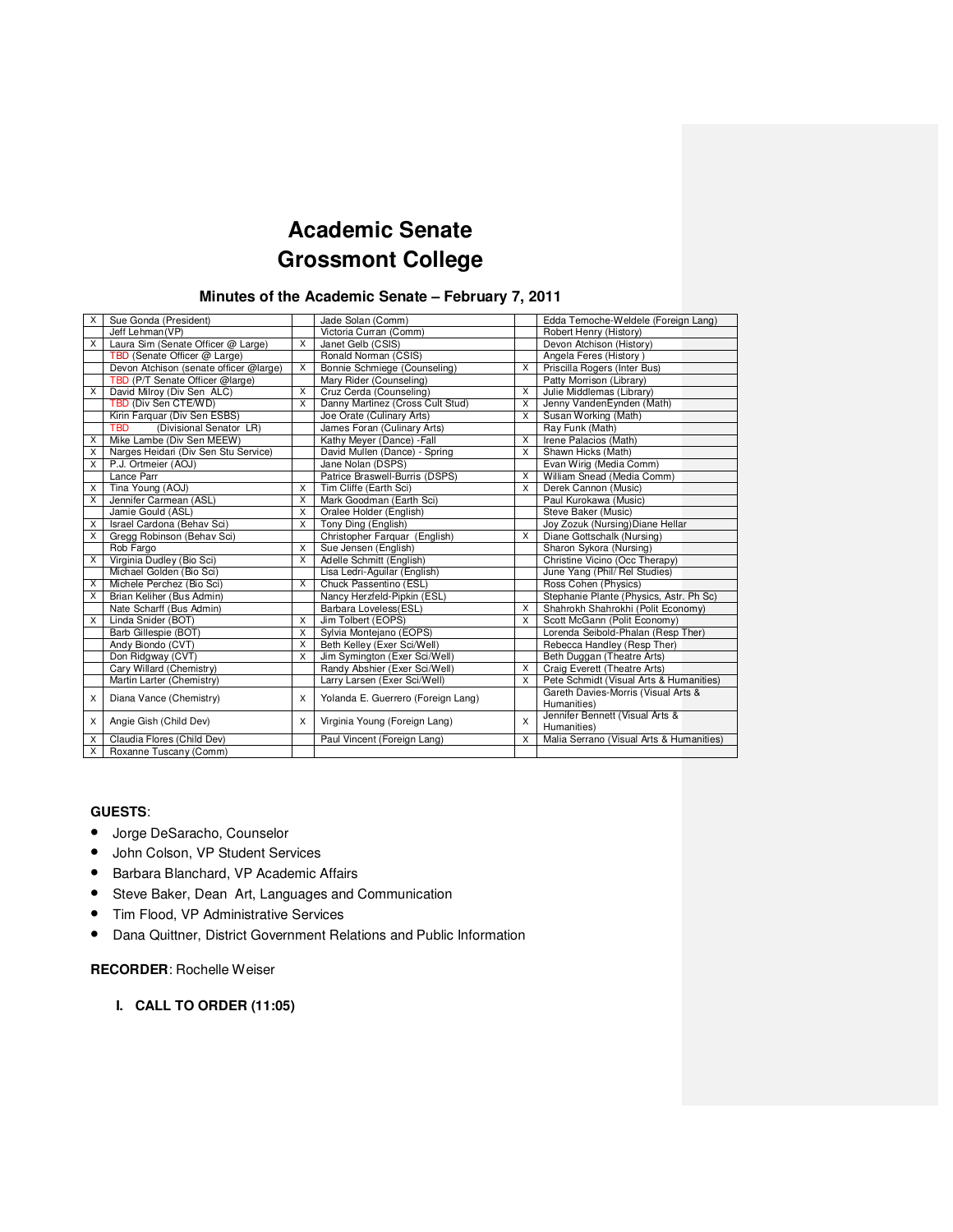### **A. Public Comment**

John Colson:

John announced that Grossmont College would be celebrating Black History Month February  $1<sup>st</sup>$  thru 28<sup>th</sup>. He distributed a flyer highlighting the list of events planned.

#### Gregg Robinson:

Gregg announced there is a vacancy on the State Teachers Retirement System (STRS) Board and that AFT was asking for faculty to approve the endorsement of Sharon Hendrix for the position. Gregg noted that most of the board is comprised of representatives from the K-12 and Sharon would represent the community college voice. She is a former community college faculty member. Gregg asked permission to circulate a petition to have Sharon endorsed by AFT as a candidate; there were no objections to doing so.

### **B. Approval of Agenda**

A motion was made to approve the day's agenda. M/S/U Montejano/Flores

#### **C. Approval of Minutes from January 31, 2011**

A motion was made to approve the minutes from January 31, 2011. M/S/U Holder/Robinson

## **II. PRESIDENT'S REPORT**

### **A. Budget Update-Tim Flood and Barbara Blanchard**

Tim Flood with Barbara Blanchard gave a brief update on the budget situation. Tim noted that the State budget continues to include major cuts to community colleges. He reviewed the current cuts and the impact on both the district and Grossmont College. The District Strategic Planning and Budget Committee is working with three possible scenarios regarding the June Tax packages: one – if voters approve continuation of a tax package; two – if the tax package fails or is not placed on the ballot, and Prop 98 is minimally funded; three – if the tax package fails and Prop 98 is suspended. All three scenarios deal with a reduction in funding to the district; for more information www.ccleague.net/district-budget-impact.

Grossmont is currently serving students over FTES and GC will face more section reductions in order to bridge the shortfall. Barb explained that the Enrollment Strategies Committee is working closely with Department Chairs to find the best possible solutions for section cuts. She noted they would have a more in depth presentation for the Chairs and Coordinators meeting the following Monday, February 14, 2011. In closing Tim noted that the District Planning and Budget Council would be meeting that afternoon at 2:00pm in Griffin Gate and if anyone would like more in depth information to please attend. More information regarding the State budget and the impact on the California Community Colleges can be found at www.ccleague.org.

\*Intranet site for more information: You'll need to log in: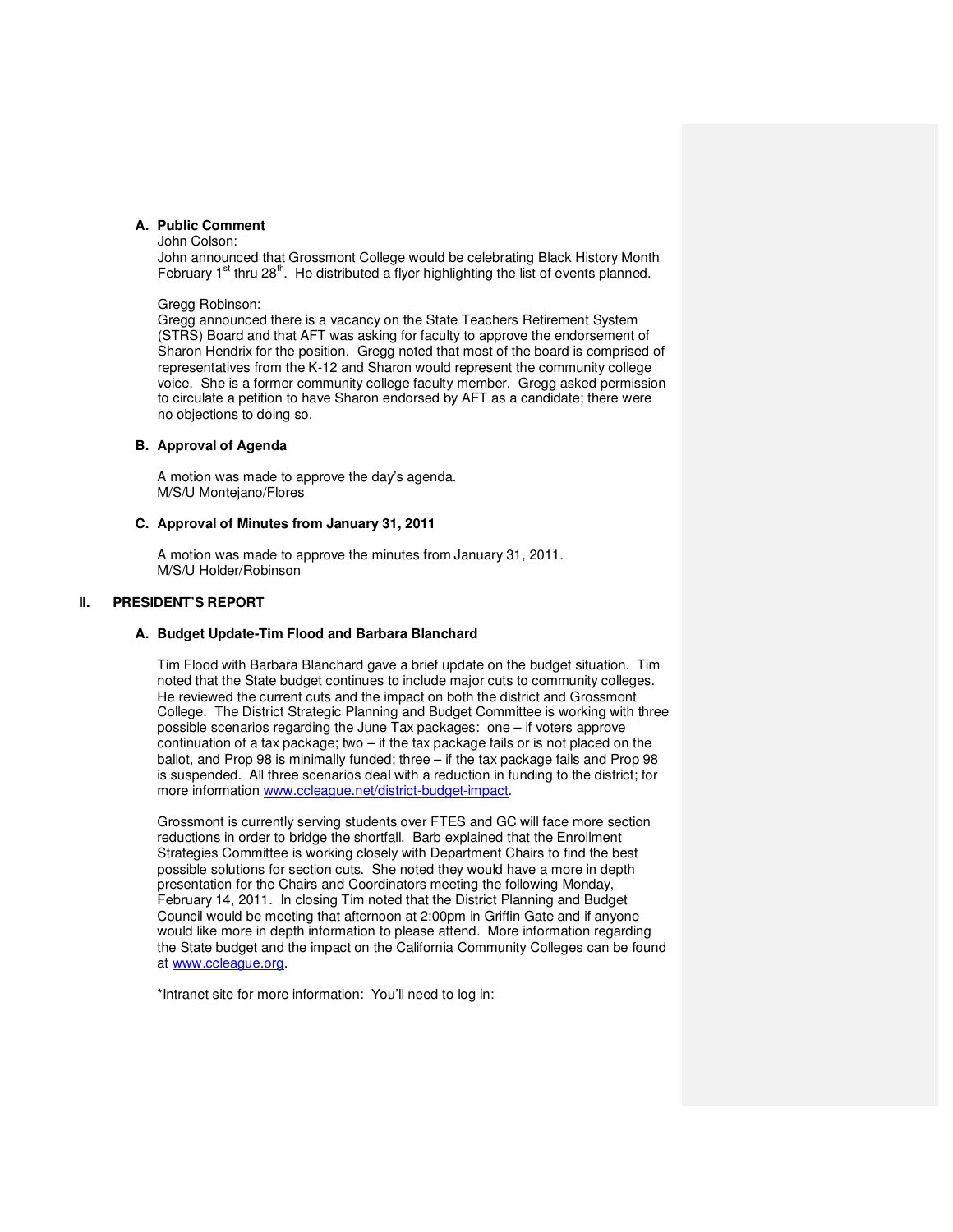http://www.gcccd.edu/intranet/EmpBudgetInfo/Documents/DSPBC/2.7.11/State%20 Budget%20Impact%20on%20GCCCD.pdf

\*See Chancellor's Update sent out 2/22, attached \*See "FTES Primer" – a Powerpoint Barbara presented to Chairs and Coordinators, sent with these minutes as a separate PDF file.

# **III. COMMITTEE REPORTS**

**None**

# **IV. ACTION ITEMS**

### **A. Legislative Program-Dana Quittner**

Dana began by giving a brief overview of what the Legislative Program does for GC; it works to identify areas of importance to GC and the district in broadest terms. When an issue arises, the district can take action to support or oppose the issue. She explained that it is a two-year process to create and approve this Legislative Program, and it is in place for two years. A question was raised about the word "duplication," which the District would seek to avoid. Answer: this is an attempt to reduce duplication in work submitted to the state, so that colleges and districts are not forced to make a number of the same submissions in different forms, etc.

A motion was made to support the Legislative Program as delineated. M/S/ Holder/Sim Motion passes with 4 opposed/2 abstentions

### **B. Bill Bradley as Emeritus**

A motion was made to approve Bill Bradley as Emeritus. M/S/U Sim/Montejano

# **C. Replacement of Senate Officer for this semester**

A motion was made to approve Jennifer Carmean as Senate Officer at Large for the Spring semester. M/S/U Passentino/Goodman

## **V. INFORMATION ITEMS**

### **A. GC Academic Senate Constitution: Section 5. Quorum**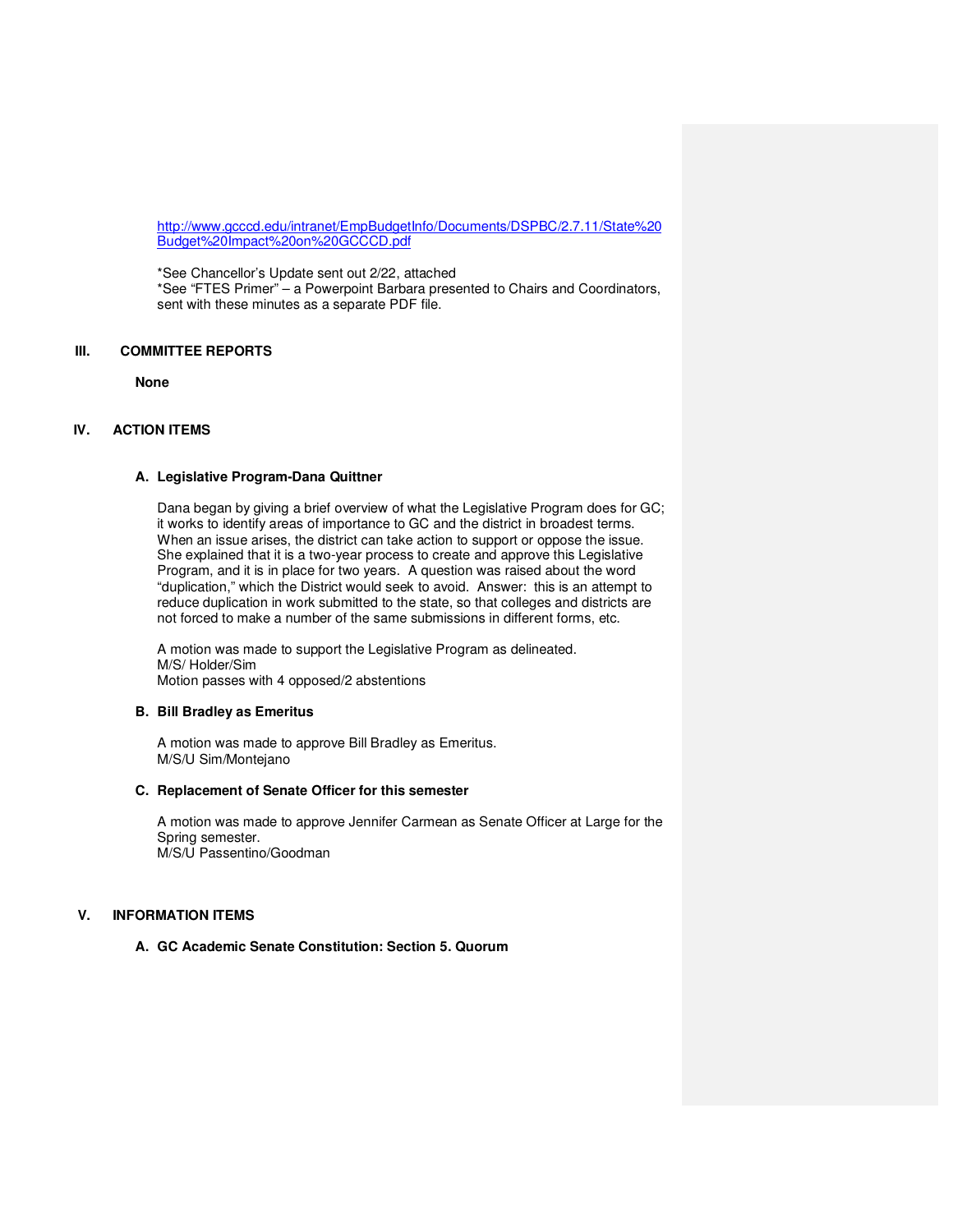Sue explained that a quorum for our purposes is a "simple majority" of the Senators present at the meeting that day. One of the Senate Officers will count those who signed in to the meeting to determine the number for quorum.

#### **B. Faculty Accreditation Co-Chair**

Sue reminded the Senate that Chris Hill had been approved by this body the previous semester as the Faculty Accreditation Co-Chair. She explained that Chris would like to continue on as the Accreditation Co-Chair, since her duties as interim Dean is only for the semester. The duties of Accreditation Co-Chair this semester is only gather teams for the project and develop a timeline. After some discussion, an informal show of hands revealed that the majority concurred with this arrangement.

### **C. Streamlining Call for Awards Nominations**

To make it easier for people to nominate individuals for awards, an email will be sent out jointly by Sue Gonda, Pat Murray and Sunny Cooke listing the various awards and how to nominate individuals for those awards. The recipients of most of those awards will receive them at the annual College Recognition Ceremony in May.

## **D. Call for Part-Time Senate Officer**

Sue announced a temporary Part-Time Senate Officer at Large was needed for the Spring Semester. The Part-Time Officer would attend the Senate Officer Committee meetings (every Wednesday 11:00am), the Senate meetings, as well as the Academic Senate Part-Time Faculty Committee meetings (the 4<sup>th</sup> Monday of the Month). Senate Officer elections for the two-year positions are taking place this semester, so this is only for the Spring term. David Milroy volunteered; any other interested individuals should contact her before the next meeting when the Senators will vote.

### **E. Institutional Excellence Task Force and Faculty Research Liaison - Background**

Sue began by explaining that the Institutional Excellence Task Force had been formed after a series of events. First, Grossmont and the District participated in the California Leadership Alliance for Student Success ("CLASS"), an initiative sponsored by the Community College Leadership Program at the University of Texas, Austin. A series of presentations last year educated the Governing Board and was open to personnel from all District sites about the student success programs at both colleges, along with data about our students and their success rates. GCCCD was one of 15 districts in the state to participate in this program.

The District was also one of 15 awarded to participate in the BRIC Initiative: "Bridging Research Information and Culture." Sponsored by the Research & Planning Group of the California Community Colleges, this program provides technical assistance to campuses "in strengthening their capacities to collaboratively analyze and act on information, thereby strengthening cultures of inquiry and